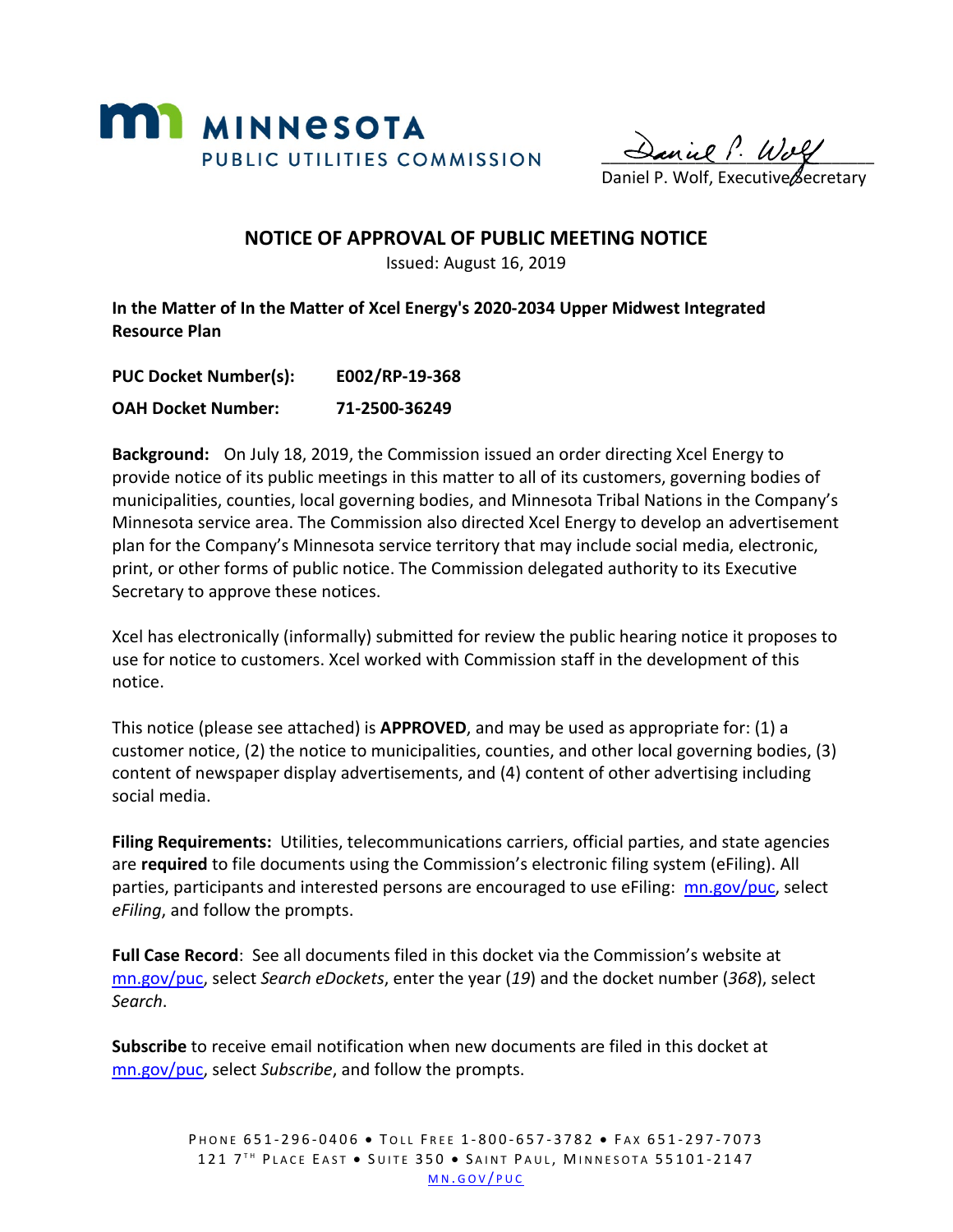**Questions about this docket or Commission process and procedure?** Contact Commission staff, Hanna Terwilliger, at [hanna.terwilliger@state.mn.us](mailto:hanna.terwilliger@state.mn.us) or 651-201-2243.

**Change your mailing preferences:** Email [docketing.puc@state.mn.us](mailto:docketing.puc@state.mn.us) or call 651-201-2204.

To request this document in another format such as large print or audio, call 651.296.0406 (voice). Consumers with a hearing or speech disability may contact us via their preferred Telecommunications Relay Service or email [consumer.puc@state.mn.us](mailto:consumer.puc@state.mn.us) for assistance.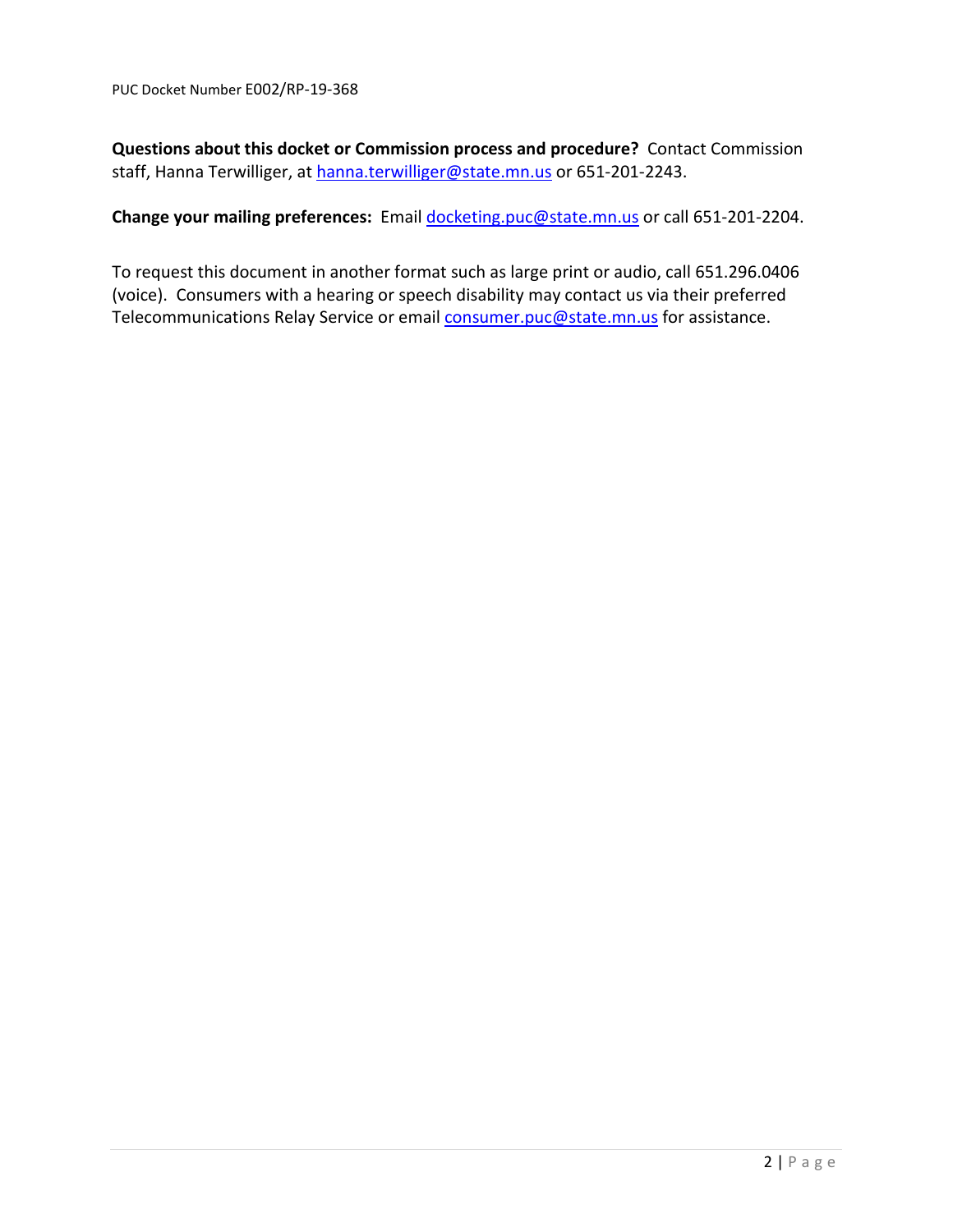## **2020-2034 Upper Midwest Energy Plan NOTICE OF INEGRATED RESOURCE PLAN FILING AND PUBLIC MEETINGS**

On July 1, 2019, Northern States Power Company, doing business as Xcel Energy , filed its 2020-2034 Upper Midwest Energy Plan, also known as its Integrated Resource Plan or IRP with the Minnesota Public Utilities Commission (the Commission). Xcel Energy is required to file an IRP with the Commission that outlines how it plans to generate electricity for the next 15 years. Xcel Energy is committed to continue delivering clean, reliable energy to customers in the Upper Midwest while also keeping bills low. Xcel Energy's Upper Midwest Energy Plan outlines how the company plans to reduce carbon emissions by more than 80 percent by 2030. The plan proposes to close all of the company's coal units in the Upper Midwest a decade ahead of schedule, ensure reliable, affordable energy by extending the use of nuclear energy at the Monticello plant, use cleaner natural gas, and increase wind and solar energy installations. The plan also calls to build on energy efficiency programs and work with customers on new demand response options to help manage energy load at times of high system usage.

The Commission oversees the resource planning process and makes a final determination on Xcel Energy's plan after input from stakeholders, government agencies, and the public. Now that Xcel Energy has filed its plan, interested stakeholders, members of the public, and state agencies can review the plan and file comments with the Commission. The Commission will then consider input from these groups, and at a public meeting, will approve, change, or reject Xcel Energy's plan.

In reviewing a proposed resource plan, the Commission evaluates whether the resource options and plans are able to: (1) maintain or improve the adequacy and reliability of service, (2) keep the customers' bills as low as possible, given regulatory and other constraints, (3) minimize adverse socioeconomic and environmental effects, (4) enhance the utility's ability to respond to changes affecting its operations, and (5) limit the risk of adverse effects on customers and the utility that the utility cannot control.

### **Public Meetings**

Based on the high level of interest in Xcel Energy's plan, the Commission has decided to hold public meetings. Administrative Law Judge Jessica Palmer-Denig will hold five public meetings regarding the Xcel Energy's Upper Midwest Energy Plan. You are invited to attend these public meetings and provide input. You do not need to be represented by an attorney.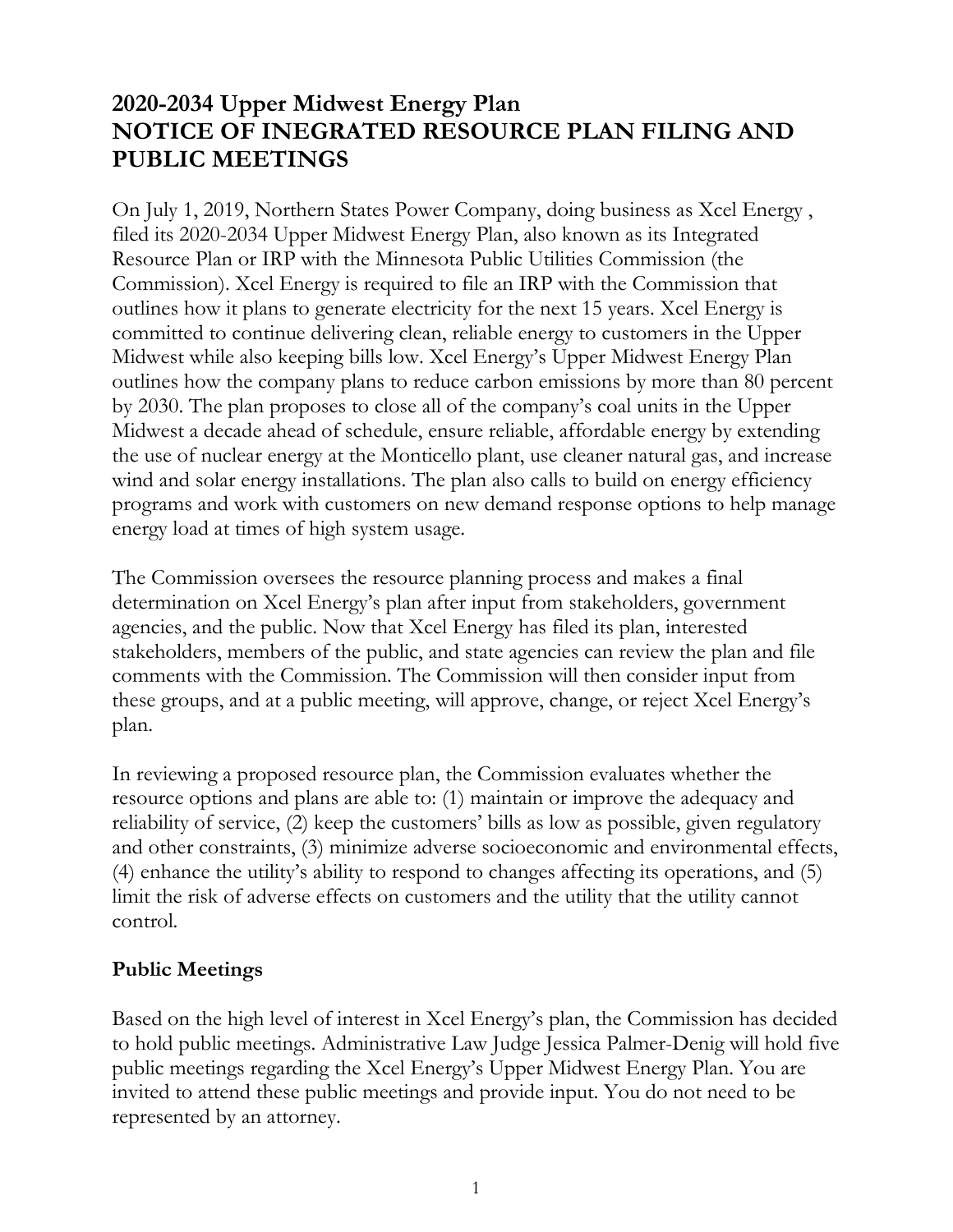#### **Monday, October 21, 2019 at 2pm.**

Sabathani Community Center, Target Banquet Center 310 East 38th Street Minneapolis, MN 55409

#### **Monday, October 21, 2019 at 7pm.**

Sabathani Community Center, Target Banquet Center 310 East 38th Street Minneapolis, MN 55409

#### **Wednesday, October 23, 2019 at 7pm.**

St. Cloud Holiday Inn & Suites – Heritage Room 75 37th Avenue South St. Cloud, Minnesota 56301

#### **Monday, October 28, 2019 at 7pm.**

Dayton's Bluff Recreation Center, Auditorium 800 Conway Street St. Paul, Minnesota 55106

#### **Wednesday, October 30, 2019 at 7pm.**

Mankato Civic Center, Reception Hall 1 Civic Center Plaza Mankato, Minnesota 56001

Bad weather? Find out if a meeting is canceled – call (toll-free) 1-855-731-6208 or 651-201-2213 or visit mn.gov/puc.

#### **Submit Written Comments**

If you are unable to attend a public meeting, you may submit comments to the Commission throughout the Comment Period. Public Comments are accepted through **January 8, 2020** at 4:30 p.m. Comments received after the close of the comment period may or may not be considered by the Commission.

Public Comments should include your name, city and state and can be submitted in the following ways:

- 1. **Online:** Visit [www.mn.gov/puc,](http://www.mn.gov/puc) select *Speak Up!* Find Docket No. 19-368 and add your comments to the discussion.
- 2. **Email:** Email your comments to **consumer.puc@state.mn.us**. Please make sure you include the Docket Number 19-368.
- 3. **eDockets:** Use the Commission's eFiling system go to [www.mn.gov/puc,](http://www.mn.gov/puc) select "eFiling,"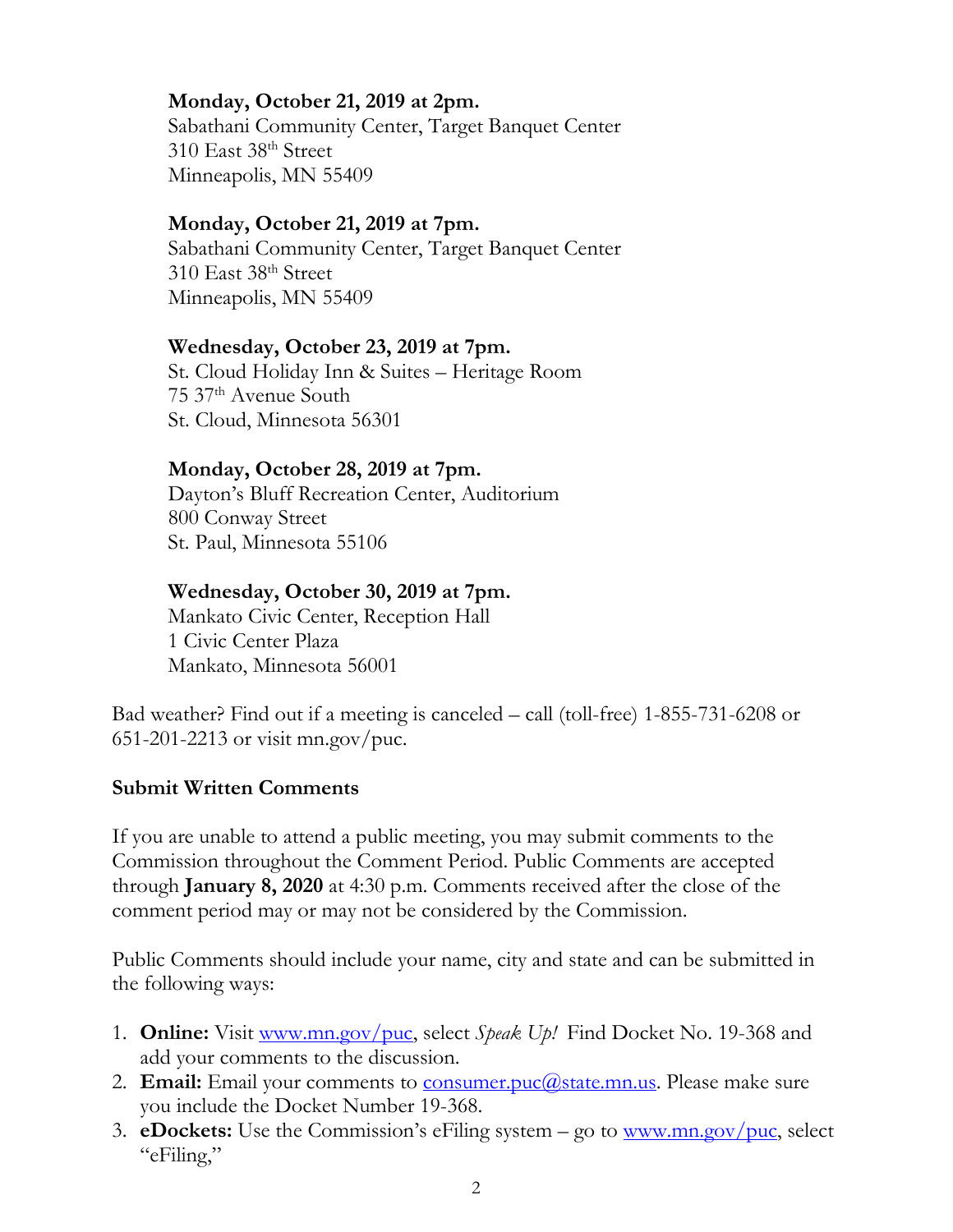#### 4. **U.S. Mail:**

Minnesota Public Utilities Commission 121  $7<sup>th</sup>$  Place East, Suite 350 St. Paul, MN 55101

**Important:** Comments will be made available to the public on the Commission's website, except in limited circumstances consistent with the Minnesota Government Data Practices Act. The Commission does not edit or delete personally identifying information from submissions.

#### **Accommodations**

If any reasonable accommodation is needed to enable you to fully participate in these meetings (e.g., sign language or large print materials), please contact the Office of Administrative Hearings at 651-361-7000 (voice) or 651-361-7878 (TTY) at least one week in advance of the meeting.

#### **How to Learn More**

Xcel Energy's website contains an overview of the Upper Midwest Energy Plan, including filing materials, workshop materials and additional resources.

**Xcel Energy** 414 Nicollet Mall Minneapolis, MN 55401 Phone: 1-800-895-4999 Web: [xcelenergy.com/UpperMidwestEnergyPlan](http://xcelenergy.com/UpperMidwestEnergyPlan) (Select Minnesota)

You can also read the filing submitted to the Commission and records of party input through the Commission's online filing system, eDockets. Go to <http://www.edockets.state.mn.us/EFiling/search.jsp> enter "19" in the year field and "368" in the number field, select *Search* and a list of documents will appear on the next page.

The Commission's webpage, [https://mn.gov/puc/energy/resource-planning/,](https://mn.gov/puc/energy/resource-planning/) contains additional information on the resource planning process. If you have additional questions about the Minnesota Public Utilities Commission's review process:

# **Minnesota Public Utilities Commission**

121  $7<sup>th</sup>$  Place East, Suite 350, St. Paul MN 55101 Phone: 651-296-0406 or 1-800-657-3782 Email: [consumer.puc@state.mn.us](file://Corp.xcelenergy.com/SharedData/General-Offices-GO-01/RATE/15_Elec_Rate%20Case%20MN%2015-0826/Communications/14%20Public%20Hearings/AppData/Local/Microsoft/Windows/Temporary%20Internet%20Files/Content.Outlook/0CBY39RU/consumer.puc@state.mn.us)